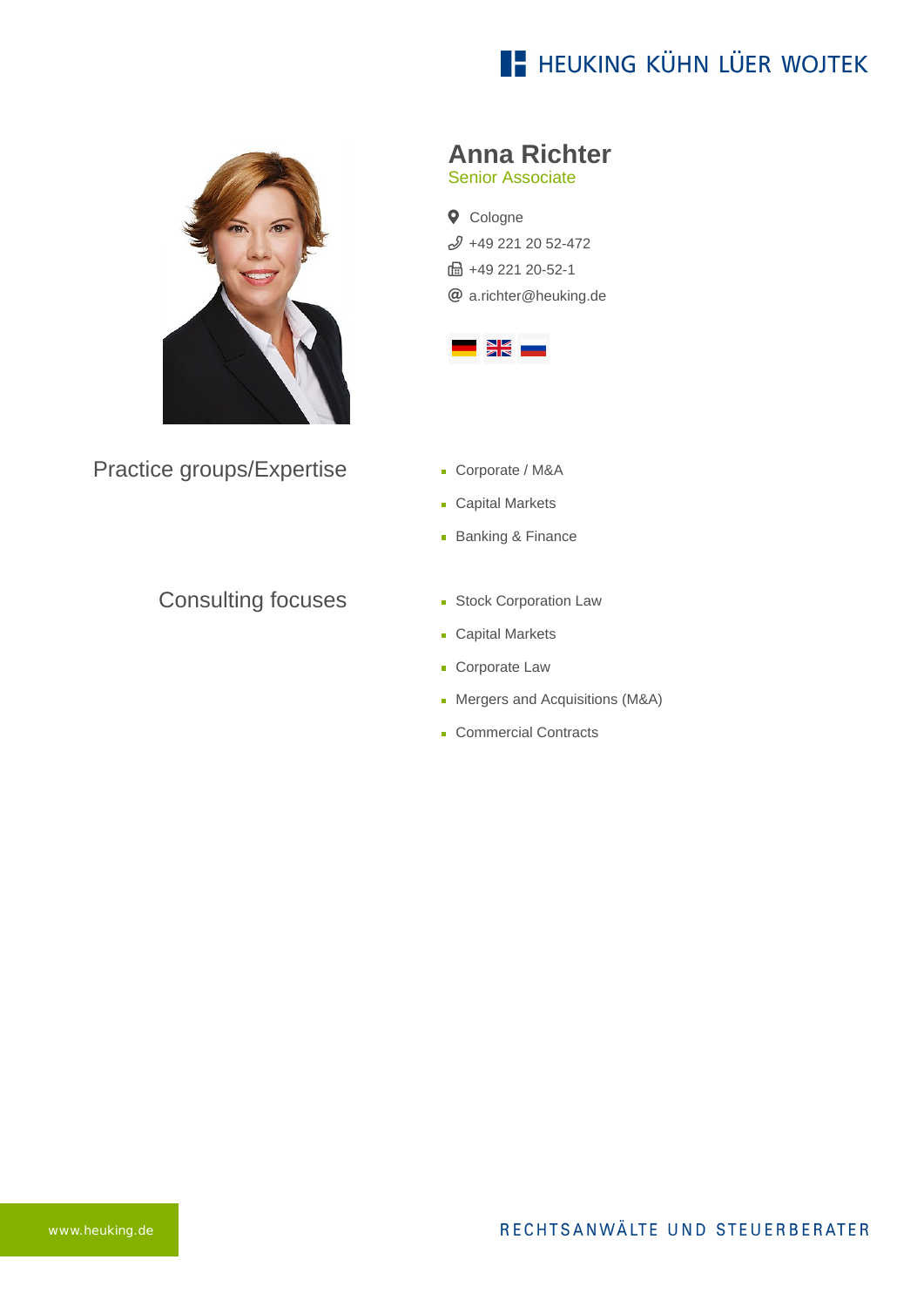# **E- HEUKING KÜHN LÜER WOJTEK**

| <b>Vita</b>         |                                                                                                                                                |
|---------------------|------------------------------------------------------------------------------------------------------------------------------------------------|
|                     | <b>Admitted</b><br>since 2016                                                                                                                  |
|                     | Member of our Russian / CIS Desk                                                                                                               |
|                     | <b>Education and former activities</b>                                                                                                         |
|                     | tutor at legal tutorial jur:next<br>2016                                                                                                       |
|                     | Traineeship in Cologne, Speyer (Deutsche Universität für<br>Verwaltungswissenschaften) und Almaty, Kasachstan<br>(Rödl & Partner)<br>2014-2016 |
|                     | research assistant in the law firm Tiet<br>2014-2015                                                                                           |
|                     | legal studies at the University of Münster focus "economy<br>and firms", "banking and capital markets", first state<br>examination<br>2013     |
|                     | LL.M.- postgraduate course at the University of Münster,<br>German and European company law<br>2011                                            |
|                     | course in banking at the University of Münster<br>"Zertifikat im Bankrecht",<br>2007-2008                                                      |
|                     | Legal Studies at Kasachische Staatsakademie für<br>Rechtswissenschaften in Almaty / Kasachstan<br>Diplom-Juristin, state examination<br>2001   |
| <b>Affiliations</b> | International Bar Association (IBA)                                                                                                            |
|                     | - Deutsch-Russische Juristenvereinigung e.V.                                                                                                   |
| <b>References</b>   | Heuking advises Geratherm Medical AG on cash capital<br>increase and downlisting to the Scale stock market<br>segment                          |
|                     | - Convertible bond as electronic security: Heuking Kühn Lüer<br>Wojtek advises artec technologies AG on innovative pilot<br>project            |
|                     | The Naga Group AG issues capital increase, raising EUR<br>34 million                                                                           |
|                     | • sdm SE goes public with Heuking                                                                                                              |
|                     | • Heuking advises The Naga Group AG on capital increase                                                                                        |